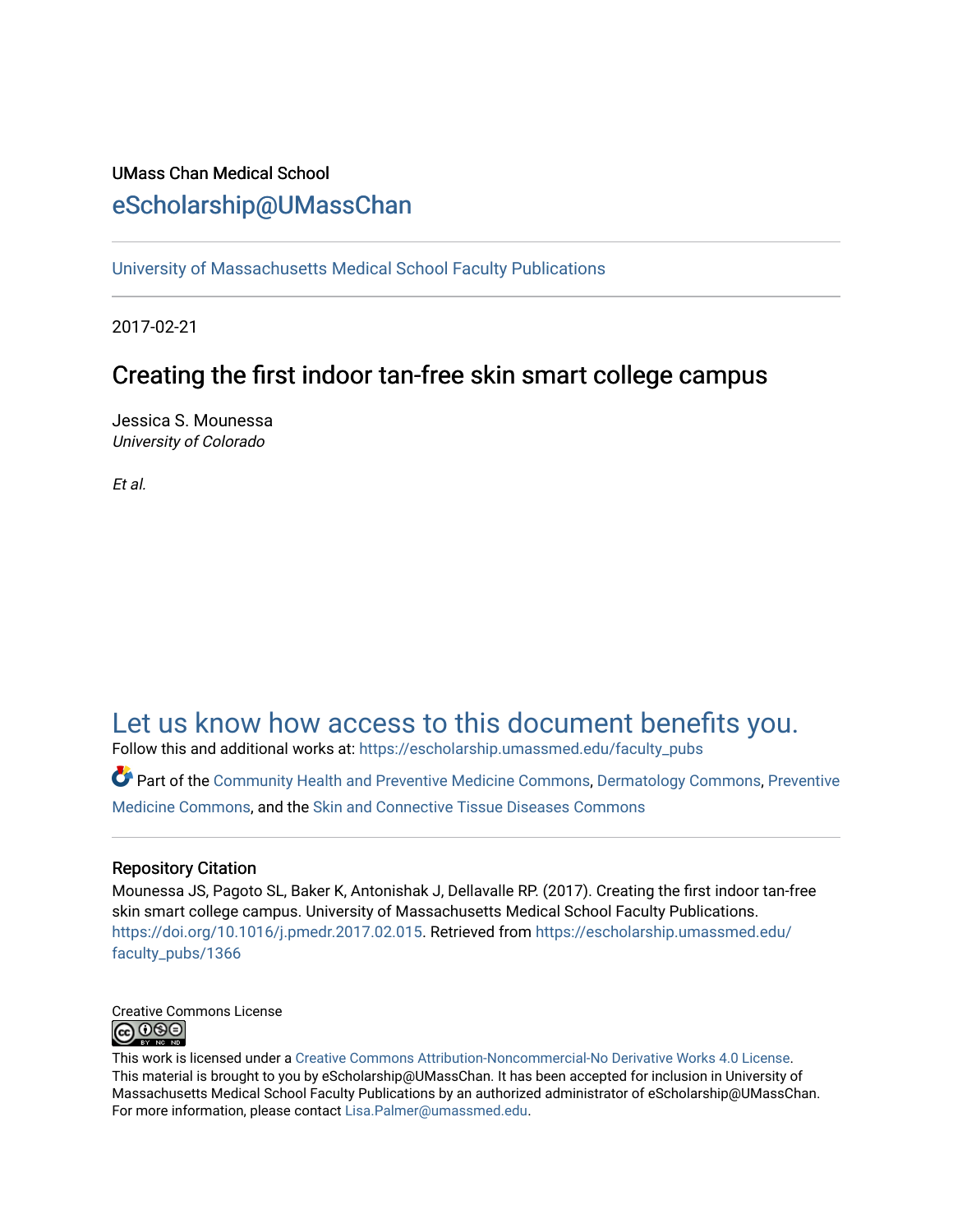Contents lists available at [ScienceDirect](http://www.sciencedirect.com/science/journal/)



Preventive Medicine Reports



journal homepage: <http://ees.elsevier.com/pmedr>

### Short Communication Creating the first indoor tan-free skin smart college campus

Jessica S. Mounessa <sup>a,b,1</sup>, Sherry L. Pagoto <sup>c,1</sup>, Katie Baker <sup>d</sup>, John Antonishak <sup>e</sup>, Robert P. Dellavalle <sup>a,b,</sup>\*,<sup>1</sup>

a University of Colorado School of Medicine, Department of Dermatology, Aurora, CO 80045, USA

<sup>b</sup> Denver Veterans Affairs Medical Center (VAMC), Department of Dermatology, Denver, CO 80220, USA

<sup>c</sup> Department of Medicine, University of Massachusetts Medical School, Worcester, MA 01655, USA

<sup>d</sup> East Tennessee State University, College of Public Health, Johnson City, TN 37614, USA

<sup>e</sup> National Council on Skin Cancer Prevention, Washington, D.C. 21771, USA

#### article info abstract

Article history: Received 13 November 2016 Received in revised form 14 February 2017 Accepted 18 February 2017 Available online 21 February 2017

Keywords: Skin cancer Melanoma Indoor tanning Ultraviolet radiation College

Given the prevalence and risk associated with indoor tanning among college students, university campuses constitute a prime target for skin cancer prevention. This report identifies the successes and challenges faced in promoting a campus-wide tan-free policy through the National Council on Skin Cancer Prevention (NCSCP) Indoor Tan-Free Skin Smart Campus Initiative. Beginning in February 2016, we communicated with university faculty or staff members who have participated in skin cancer prevention via education, clinical care, or research at 20 universities regarding the steps to adopt the tan-free policy.

One campus, East Tennessee State University (ETSU), successfully fulfilled all criteria and implemented the policy change to become the first US Indoor Tan-Free Skin Smart Campus. The greatest challenge faced in recruiting campuses was gaining administrative support. Reported reasons for not adopting the policy change included wanting to wait for other schools to join first and not seeing it as a top priority. Despite the importance of improving skin cancer awareness and decreasing tanning among university students, we faced several challenges in promoting campus-wide policy change. We identify a need for research on effective ways to disseminate university health policies and increased involvement of healthcare providers in policy-related work.

© 2017 Published by Elsevier Inc. This is an open access article under the CC BY-NC-ND license [\(http://](0opyright_ulicense) [creativecommons.org/licenses/by-nc-nd/4.0/](0opyright_ulicense)).

#### 1. Introduction

In 2014, the US Surgeon General's Call to Action to Prevent Skin Cancer included reducing indoor tanning as one of five strategic goals ([The](#page-3-0) [Surgeon General's Call to Action to Prevent Skin Cancer, 2014\)](#page-3-0). Colleges constitute a prime target for skin cancer prevention because a) those between the ages of 18 and 29 comprise the majority of adults who tan indoors [\(Guy et al., 2014](#page-3-0)), b) many colleges allow campus ID and cash card use at tanning salons, and c) tanning salons cluster on or near college campuses ([Boyers et al., 2014; Demko et al., 2003; Pagoto et al.,](#page-3-0) [2015; Mayer et al., 2011\)](#page-3-0).

Several studies have identified the benefits of intervening at a policy level in order to promote effective change ([The Surgeon General's Call to](#page-3-0) [Action to Prevent Skin Cancer, 2014; Frieden, 2010; Glanz et al., 2002\)](#page-3-0). Authors in the Morbidity and Mortality Weekly Report's (MMWR) Guidelines for School Programs to Prevent Skin Cancer suggested that

Abbreviations: ETSU, East Tennessee State University; IUC, Interim University Campus. ⁎ Corresponding author at: University of Colorado School of Medicine, Department of Dermatology, USA.

E-mail address: [Robert.dellavalle@ucdenver.edu](mailto:Robert.dellavalle@ucdenver.edu) (R.P. Dellavalle).

<sup>1</sup> Jessica Mounessa, Dr. Sherry L. Pagoto, and Dr. Robert P. Dellavalle are co-chairs of the National Council on Skin Cancer Prevention (NCSCP) Skin Smart Campus Initiative.

policy changes affect all persons in a population, rather than just motivated individuals [\(Glanz et al., 2002](#page-3-0)). The importance of policy change was also echoed in the Surgeon General's Call to Action ([The Surgeon](#page-3-0) [General's Call to Action to Prevent Skin Cancer, 2014\)](#page-3-0).

In response to the US Surgeon General Call to Action, the National Council on Skin Cancer Prevention established the Indoor Tan-Free Skin Smart Campus (SSC) Initiative in January 2015, modeled after the National Tobacco Free College Campus Initiative. In this study, we discuss the process of implementing a campus-wide policy in the inaugural campus, as well as some of the challenges faced in creating policy change on other campuses.

#### 2. Materials and methods

In February 2016, the SSC team began actively recruiting schools to participate. Letters were emailed to university faculty or staff who have participated in skin cancer prevention via education, clinical care, or research at 20 schools. The letter invited the contact to collaborate on facilitating policy adoption at their university and often resulted in discussions about the initiative and how to facilitate adoption. In order to join, universities were required to 1) prohibit indoor tanning on campus, 2) prohibit tanning salons from being off-campus merchants on university-affiliated debit cards, 3) discontinue website referrals of

#### <http://dx.doi.org/10.1016/j.pmedr.2017.02.015>

2211-3355/© 2017 Published by Elsevier Inc. This is an open access article under the CC BY-NC-ND license [\(http://creativecommons.org/licenses/by-nc-nd/4.0/\)](0opyright_ulicense).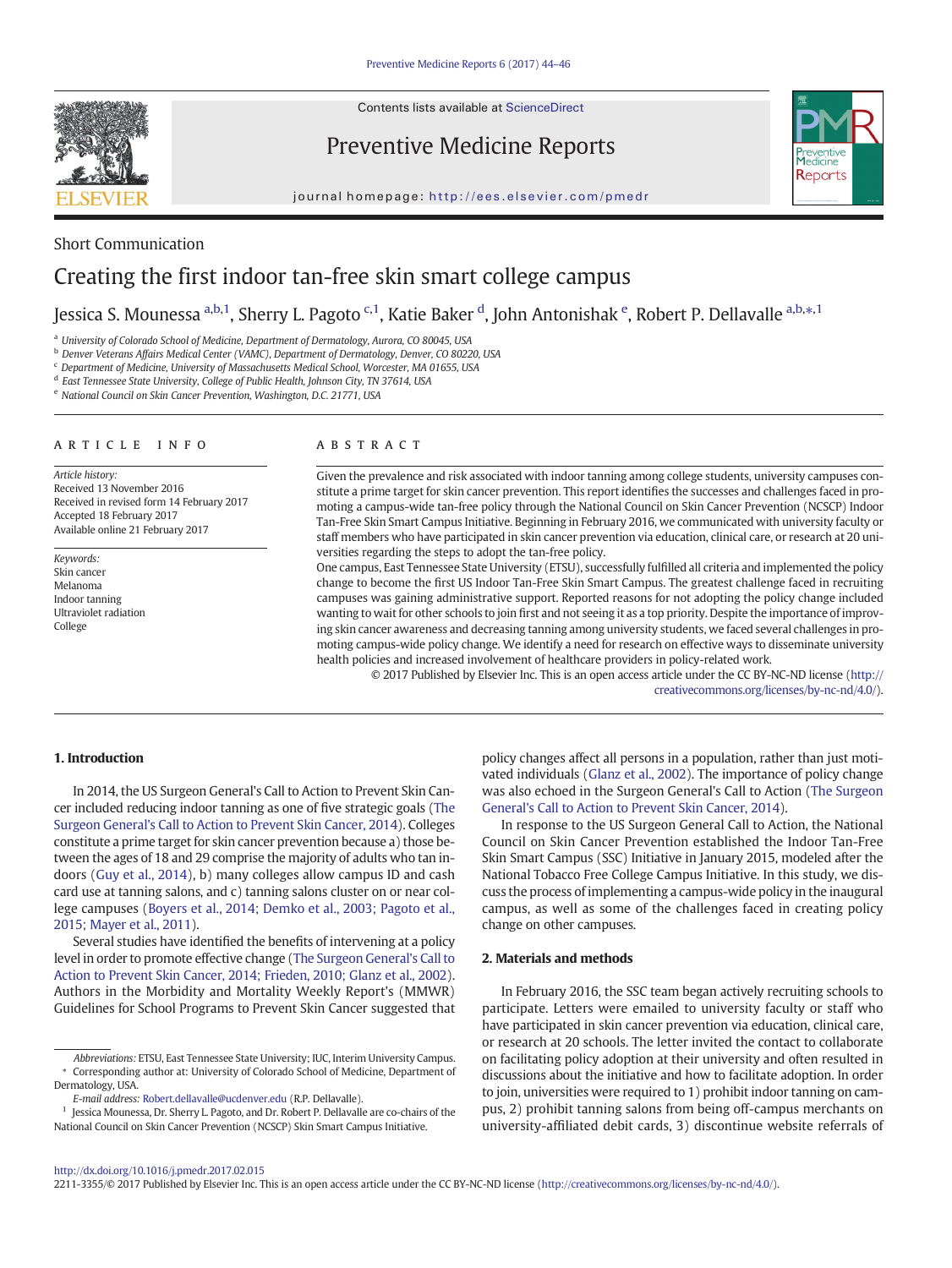students to off-campus housing that offers indoor tanning, and 4) provide educational material about skin cancer prevention to students. To facilitate adoption, we developed levels of recognition that allow universities that meet some, but not all, criteria to participate (Fig. 1).

#### 3. Results and discussion

In August 2016, East Tennessee State University (ETSU) was the first campus to adopt the policy. Initial contact with this university was made in March 2016 (five months prior to policy adoption). The process entailed faculty in the College of Public Health proposing the policy draft to the Divisions of Student Affairs and Health Affairs, who facilitated it being presented to the Interim University Council (IUC). The policy draft was then opened to a 30-day campus-wide online comment period open to anyone with a university-administered e-mail address, including students, faculty, and staff. Mixed reactions were expressed including support from two people with a family history of skin cancer and resistance from four faculty and staff who requested clarification on advertising and sales restrictions and the nature (voluntary vs. mandatory) of the educational component of the policy. At the following IUC meeting, members were presented with the results of the public comment period and subsequent modifications to the policy draft. These changes included: 1) Specifying that the university would not list any off-campus housing offering indoor tanning as an amenity on the offcampus housing webpage and 2) Clarifying that the restriction on the use of university-affiliated debit cards would occur at tanning salons only. Faculty and student advocates spoke in strong support of the revised policy at that meeting. The IUC unanimously voted to adopt the policy in July 2016. IUC members later shared that student support was instrumental to their decision.

While the inauguration of ETSU as the first Indoor Tan-Free Skin Smart campus marks a significant milestone, garnering support from university administrators has proven challenging. While the majority of our contacts (75%) at the 20 universities expressed interest in the initiative to the level of discussing the initiative with administrators at the institution, the only campus to reach adoption was ETSU. In three cases, administrators reported that indoor tanning was not a campus priority. In two cases, administrators stated they would only sign after other campuses had joined. In five cases, administrators failed to respond after initial discussions regarding the initiative. A second campus is in the process of achieving compliance in preparation to adopt the policy. Furthermore, the policy change ultimately involves several key components including campus housing, university debit cards, and student education. Any areas requiring special focus or investigation are identified and addressed. This requires the collaboration and involvement of all parties involved.

#### 4. Conclusions

The success at ETSU serves as a model for future campuses. Strong advocates, including faculty and students in the College of Public Health at ETSU persistently drove the policy forward through multiple rounds of consideration. As part of the initiative, faculty in the College of Public Health created engaging and informative educational modules to inform students on skin cancer prevention. Organization and perseverance ultimately allowed for the ETSU's nationally acclaimed success.

Key stakeholders including university administrators and parents should be informed about the increasing prevalence of skin cancer among young adults and the potential for universities to play a role in prevention. Data showing student support for the policy might allay administrator's concerns that students would react negatively or that the policy could negatively impact enrollment. A recent study of the Tobacco Free Initiative found no impact on student enrollment [\(Miller et al.,](#page-3-0) [2015\)](#page-3-0). Research on dissemination and implementation strategies for university health policies is needed. We solicited skin cancer prevention advocates because they would seem to have the most investment in the topic. However, such individuals have competing demands and may or may not have influence on the university administration. Tobacco-free campus efforts have involved organizing committees, engaging student groups, generating publicity, and targeting board of trustee members with messages that resonate with their mission (e.g., financial, student retention) ([Glassman et al., 2011\)](#page-3-0). Academics and healthcare professionals may have an important role in impacting skin cancer related policies at their affiliated universities [\(Pederson et al., 2016\)](#page-3-0). As has been the case for tobacco-free policies on university campuses, advocacy at the faculty, student, and administrative levels is essential to policy adoption.



Fig. 1. Requirements for achieving Platinum, Gold, and Silver level recognition through the Skin Smart Campus Initiative. Platinum level recognition is equivalent to being a Skin Smart Campus. Developed in March 2016 in Washington D.C. \*In addition to prohibiting indoor tanning devices on campus or in university-affiliated buildings, the Skin Smart Campus must fulfill the following 3 criteria: 1) The university does NOT list any off-campus housing that includes indoor tanning as an amenity on the university's off-campus housing listings website. 2) The university does NOT permit any indoor tanning salon to be included as a university-affiliated debit card merchant. 3) The university provides access to educational programming (e.g., educational website) focusing on the risks of UV exposure and skin cancer prevention practices to students, faculty and staff at all times.